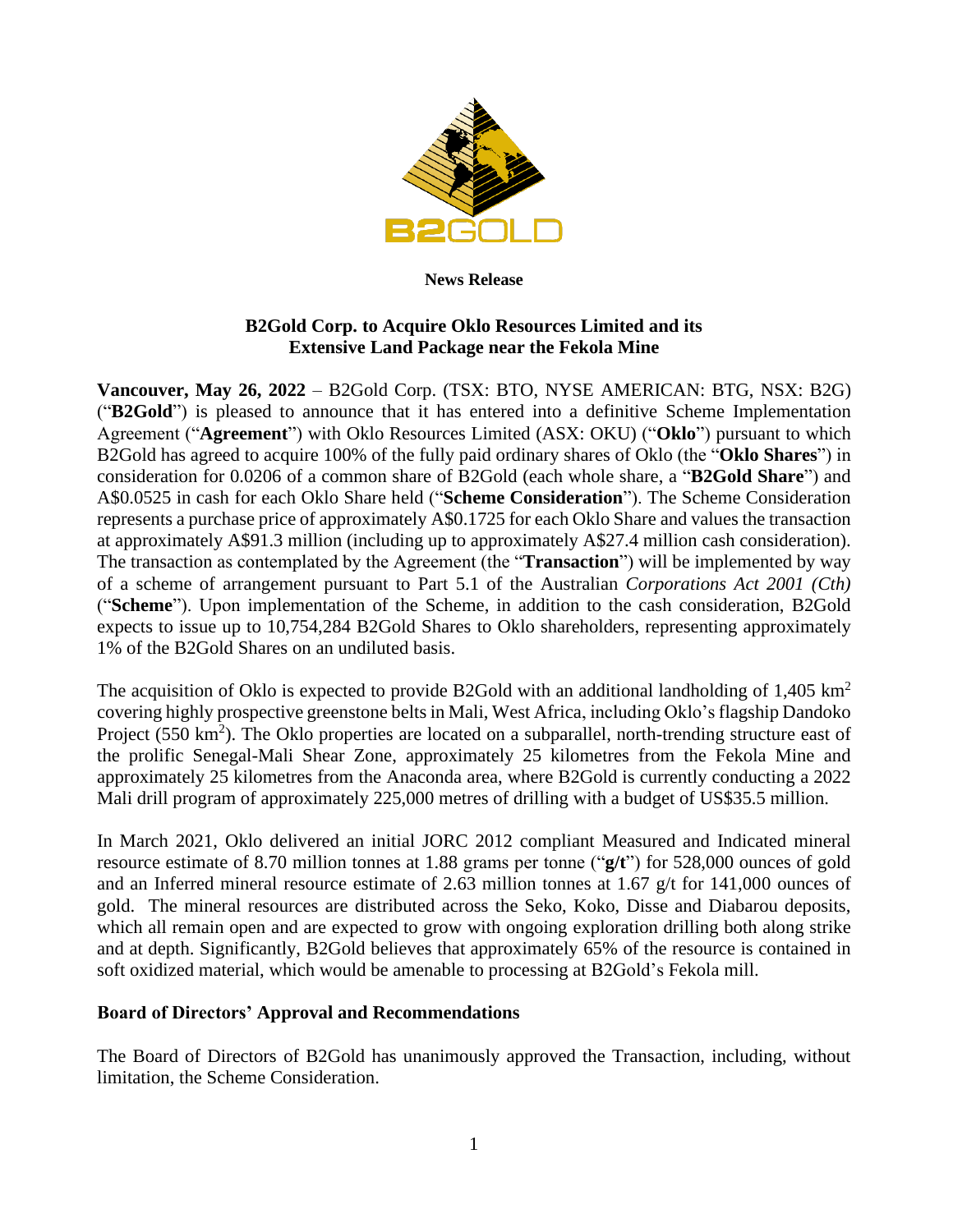The Board of Directors of Oklo considers the Scheme to be in the best interests of Oklo shareholders and has unanimously recommended the Scheme to Oklo Shareholder and recommends that all Oklo shareholders vote in favour of the proposed Scheme at the Scheme Meeting (as defined below), in both cases in the absence of a superior proposal or the independent expert appointed by Oklo (the "**Independent Expert**") concluding that the Scheme is not in the best interests of Oklo shareholders. Subject to those same qualifications, each director of Oklo intends to vote (or cause to be voted) all Oklo Shares in which he or she has a Relevant Interest (as defined in the Agreement) in favour of the Scheme, representing approximately 3% of the issued and outstanding Oklo Shares, and any other scheme related matters at the meeting of the shareholders of Oklo (the "**Scheme Meeting**").

### **Transaction Structure and Certain Terms of the Agreement**

Pursuant to the Agreement, B2Gold has agreed to acquire all the fully paid Oklo Shares by way of the Scheme pursuant to which Oklo shareholders will receive 0.0206 B2Gold Shares and A\$0.0525 in cash for each Oklo Share held. In addition, under the terms of the Agreement, Oklo is required to procure that all unvested Oklo options automatically vest, in accordance with their terms upon the Supreme Court of Western Australia (the "**Court**") approving the Scheme. Oklo optionholders who exercise their Oklo options prior to the Scheme record date will be entitled to participate in the Scheme. Additionally, Oklo has entered into option cancellation deeds with certain Oklo optionholders pursuant to which their unexercised options will be cancelled with effect on implementation of the Scheme.

The Transaction, including without limitation, the Scheme, is subject to approval by the Court, the Oklo shareholders at the Scheme Meeting, together with other customary closing conditions. The Scheme is also conditional on, among other things, approval from the Malian Minister of Mines of the indirect transfer of ownership of certain mineral rights, and approval from the TSX and NYSE American, including in respect of the issuance and listing of new B2Gold Shares issuable pursuant to the Scheme.

A Scheme Booklet setting out the key terms of the Transaction, including the Scheme, the Independent Expert's report and the reasons for the Oklo directors' recommendation will be sent to all Oklo shareholders in due course. The Scheme Meeting to consider the Scheme is expected to be held in August 2022 and the Scheme is expected to be implemented in September 2022, subject to satisfaction of all conditions and receipt of all necessary approvals. The Scheme is conditional, among other things, upon approval by at least 75% of the number of votes cast, and more than 50% of the number of Oklo shareholders present and voting, at the Scheme Meeting.

The Agreement also contains customary deal protection mechanisms, including no shop and no talk provisions, matching and notification rights for B2Gold in the event of a competing proposal and a reimbursement fee payable by Oklo in specified circumstances.

### **Qualified Person**

Tom Garagan, Senior Vice President of Exploration at B2Gold, a qualified person under National Instrument 43-101, has reviewed and approved the information contained in this news release.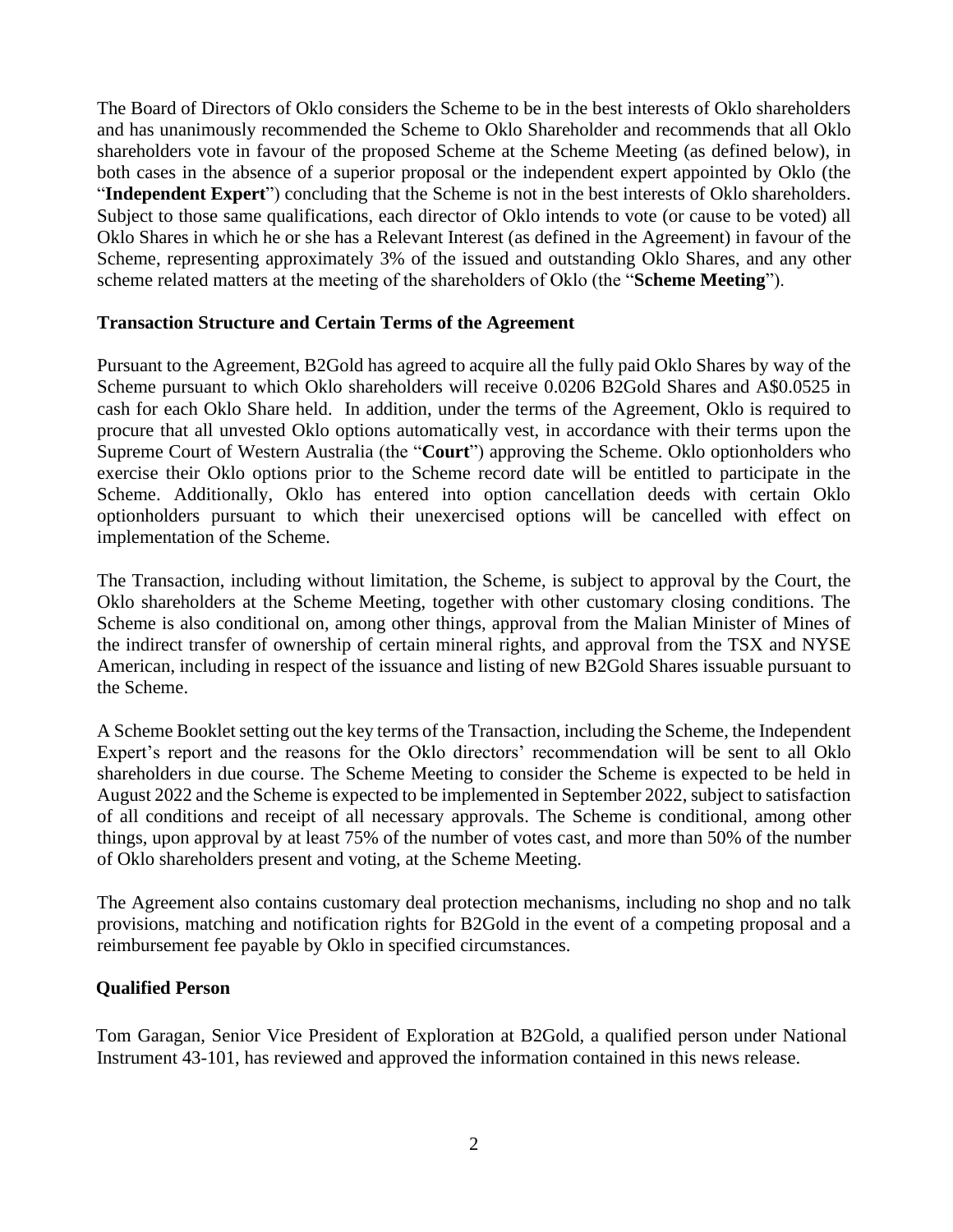## **About B2Gold Corp.**

B2Gold is a low-cost international senior gold producer headquartered in Vancouver, Canada. Founded in 2007, today, B2Gold has operating gold mines in Mali, Namibia and the Philippines and numerous exploration and development projects in various countries including Mali, Colombia, Finland and Uzbekistan. B2Gold forecasts total consolidated gold production of between 990,000 and 1,050,000 ounces in 2022.

**ON BEHALF OF B2GOLD CORP.** "**Clive T. Johnson**" **President & Chief Executive Officer**

For more information on B2Gold please visit the Company website at [www.b2gold.com](http://www.b2gold.com/) or contact:

Randall Chatwin SVP, Legal and Corporate Communications 604-681-8371 [rchatwin@b2gold.com](mailto:rchatwin@b2gold.com)

*The Toronto Stock Exchange and NYSE American LLC neither approve nor disapprove the information contained in this news release.* 

*Production guidance presented in this news release reflect total production at the mines B2Gold operates on a 100% project basis. Please see our Annual Information Form dated March 30, 2022 for a discussion of our ownership interest in the mines B2Gold operates.*

*This news release includes certain "forward-looking information" and "forward-looking statements" (collectively forward-looking statements") within the meaning of applicable Canadian and United States securities legislation, including: projections; outlook; guidance; forecasts; estimates; statements regarding the Transaction, including, without limitation, the expected shareholding in B2Gold by B2Gold shareholders and former Oklo shareholders upon completion of the Scheme, the timing of the Oklo Shareholders' Meeting, the completion of the Scheme, including receipt of all necessary regulatory approvals, including from the TSX and NYSE MKT, and the satisfaction of conditions; statements relating to the expected landholding in Mali following acquisition of Oklo and certain mineral resources being amenable to processing at B2Gold's Fekola mill, and other statements regarding future or estimated financial and operational performance, gold production and sales, revenues and cash flows, and capital costs (sustaining and non-sustaining) and operating costs, and including, without limitation: total consolidated gold production of between 990,000 and 1,050,000 ounces in 2022. All statements in this news release that address events or developments that we expect to occur in the future are forward-looking statements. Forward-looking statements are statements that are not historical facts and are generally, although not always, identified by words such as "expect", "plan", "anticipate", "project", "target", "potential", "schedule", "forecast", "budget", "estimate", "intend" or "believe" and similar expressions or their negative connotations, or that events or conditions "will", "would", "may", "could", "should" or "might" occur. All such forward-looking statements are based on the opinions and estimates of management as of the date such statements are made.*

*Forward-looking statements necessarily involve assumptions, risks and uncertainties, certain of which are beyond B2Gold's control, including risks associated with or related to: the duration and extent of the COVID-19 pandemic, the effectiveness of preventative measures and contingency plans put in place by the Company to respond to the COVID-19 pandemic, including, but not limited to, social distancing, a non-essential travel ban, business continuity plans, and efforts*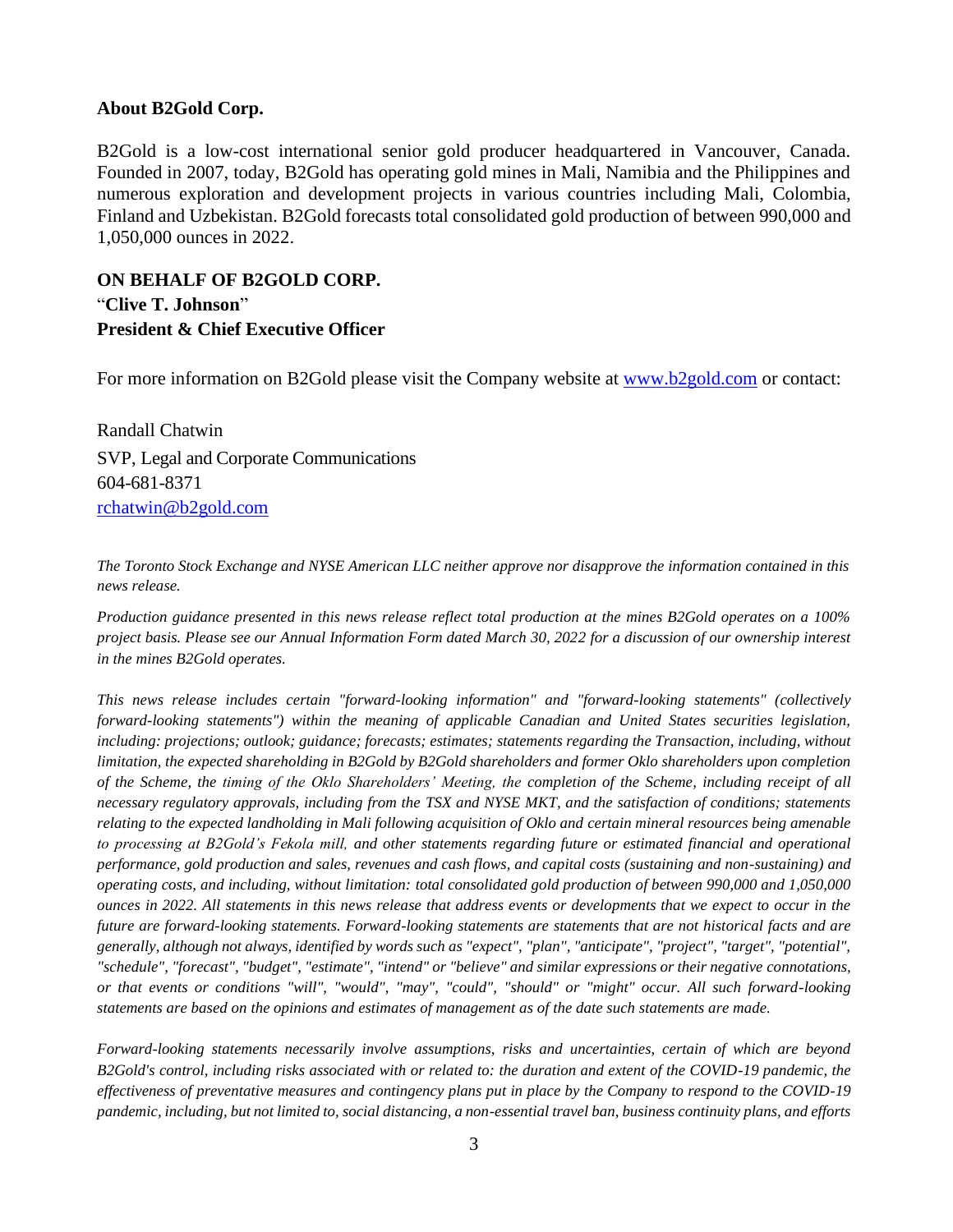*to mitigate supply chain disruptions; escalation of travel restrictions on people or products and reductions in the ability of the Company to transport and refine doré; the volatility of metal prices and B2Gold's common shares; changes in tax laws; the dangers inherent in exploration, development and mining activities; the uncertainty of reserve and resource estimates; not achieving production, cost or other estimates; actual production, development plans and costs differing materially from the estimates in B2Gold's feasibility and other studies; the ability to obtain and maintain any necessary permits, consents or authorizations required for mining activities; environmental regulations or hazards and compliance with complex regulations associated with mining activities; climate change and climate change regulations; the ability to replace mineral reserves and identify acquisition opportunities; the unknown liabilities of companies acquired by B2Gold; the ability to successfully integrate new acquisitions; fluctuations in exchange rates; the availability of financing; financing and debt activities, including potential restrictions imposed on B2Gold's operations as a result thereof and the ability to generate sufficient cash flows; operations in foreign and developing countries and the compliance with foreign laws, including those associated with operations in Mali, Namibia, the Philippine and Colombia and including risks related to changes in foreign laws and changing policies related to mining and local ownership requirements or resource nationalization generally, including in response to the COVID-19 outbreak; remote operations and the availability of adequate infrastructure; fluctuations in price and availability of energy and other inputs necessary for mining operations; shortages or cost increases in necessary equipment, supplies and labour; regulatory, political and country risks, including local instability or acts of terrorism and the effects thereof; the reliance upon contractors, third parties and joint venture partners; the lack of sole decision-making authority related to Filminera Resources Corporation, which owns the Masbate Project; challenges to title or surface rights; the dependence on key personnel and the ability to attract and retain skilled personnel; the risk of an uninsurable or uninsured loss; adverse climate and weather conditions; litigation risk; competition with other mining companies; community support for B2Gold's operations, including risks related to strikes and the halting of such operations from time to time; conflicts with small scale miners; failures of information systems or information security threats; the ability to maintain adequate internal controls over financial reporting as required by law, including Section 404 of the Sarbanes-Oxley Act; compliance with anti-corruption laws, and sanctions or other similar measures; social media and B2Gold's reputation; risks affecting Calibre having an impact on the value of the Company's investment in Calibre, and potential dilution of our equity interest in Calibre; as well as other factors identified and as described in more detail under the heading "Risk Factors" in B2Gold's most recent Annual Information Form, B2Gold's current Form 40-F Annual Report and B2Gold's other filings with Canadian securities regulators and the U.S. Securities and Exchange Commission (the "SEC"), which may be viewed at www.sedar.com and www.sec.gov, respectively (the "Websites"). The list is not exhaustive of the factors that may affect B2Gold's forward-looking statements*

*B2Gold's forward-looking statements are based on the applicable assumptions and factors management considers reasonable as of the date hereof, based on the information available to management at such time. These assumptions and factors include, but are not limited to, assumptions and factors related to B2Gold's ability to carry on current and future operations, including: the duration and effects of COVID-19 on our operations and workforce; development and exploration activities; the timing, extent, duration and economic viability of such operations, including any mineral resources or reserves identified thereby; the accuracy and reliability of estimates, projections, forecasts, studies and assessments; B2Gold's ability to meet or achieve estimates, projections and forecasts; the availability and cost of inputs; the price and market for outputs, including gold; foreign exchange rates; taxation levels; the timely receipt of necessary approvals or permits; the ability to meet current and future obligations; the ability to obtain timely financing on reasonable terms when required; the current and future social, economic and political conditions; and other assumptions and factors generally associated with the mining industry.*

*B2Gold's forward-looking statements are based on the opinions and estimates of management and reflect their current expectations regarding future events and operating performance and speak only as of the date hereof. B2Gold does not assume any obligation to update forward-looking statements if circumstances or management's beliefs, expectations or opinions should change other than as required by applicable law. There can be no assurance that forward-looking statements will prove to be accurate, and actual results, performance or achievements could differ materially from those expressed in, or implied by, these forward-looking statements. Accordingly, no assurance can be given that any events anticipated by the forward-looking statements will transpire or occur, or if any of them do, what benefits or liabilities*